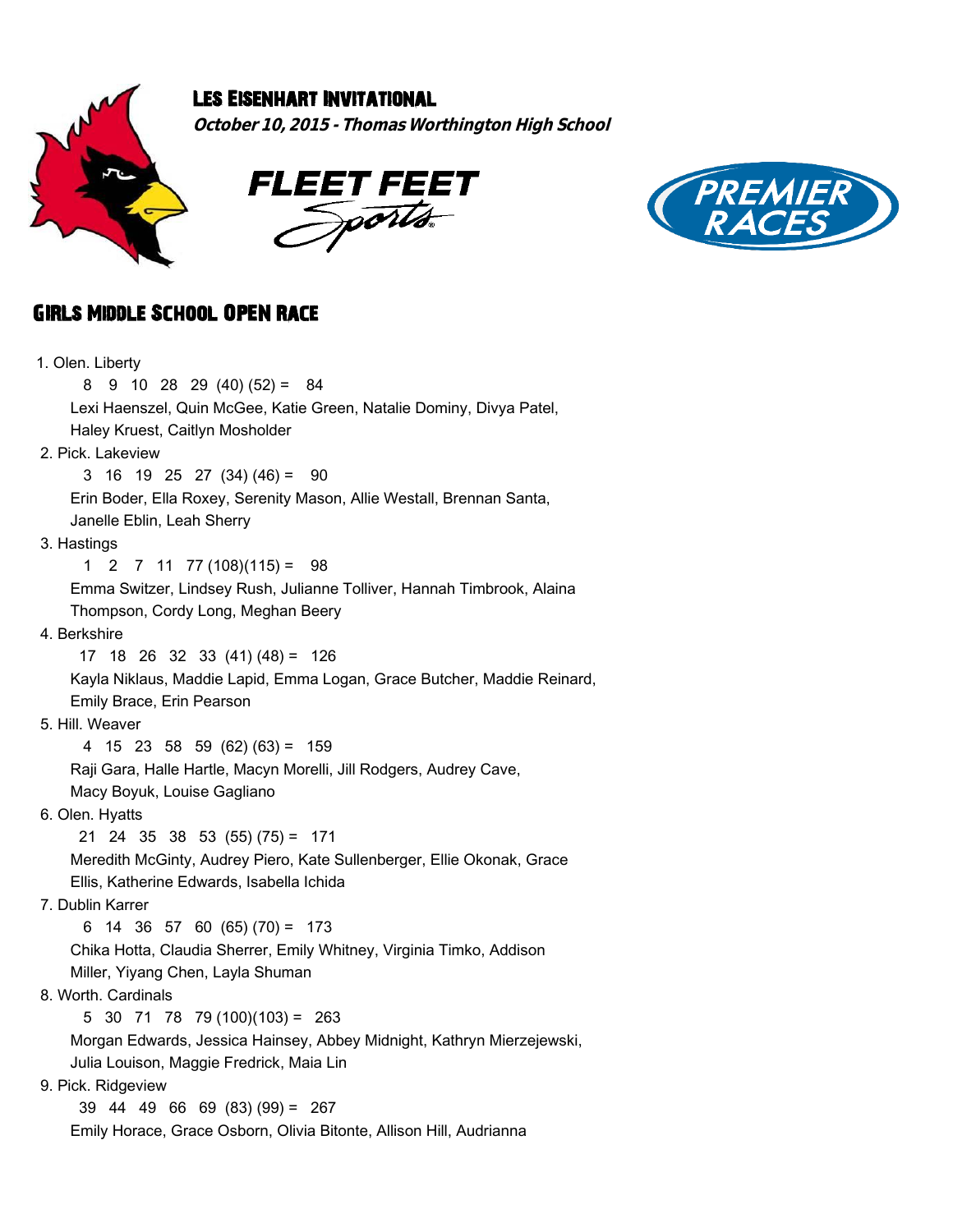Wilde, Abby Timbrook, Joy McGee 10. Dublin Grizzell 20 43 67 68 73 (123) = 271 Claire Mapes, Sarah Coleman, Daria Cox, Avery Smith, Ashley Loomis, Aditi Kumari 11. New Albany 22 50 51 74 96 (97)(101) = 293 Tymber Wynn, Ryan Lindimore, Jayden Sellars, Emily Bagley, Mia Lobel, Ozzie Beal, Sophie Morgan 12. Marysville 37 54 56 85 88 (91) (93) = 320 Maggie Speasmaker, Kendall Cromwell, Tinley Graves, Shelby Kruse, Katie Burnes, Caroline Geraghty, Hannah Alice 13. Granville 13 42 82 86 127 = 350 Allison Moore, Natalie Cannon, Frances Goodwin, Anna Mialky, Jenna Unkefer 14. Big Walnut 31 64 81 90 94 (105)(121) = 360 Karley Stefanik, Siena Coomes, Abby Spandeberg, Sophia Kurtz, Fiona Lariviere, Jasmine Lucas, Kaylee Swank 15. Worth. McCord 47 72 84 89 92 (95) (98) = 384 Olivia Janosy, Maeli O'Briant, Comelia Soltanirad, Zoe Du, Joselin List, Maggie Dyer, Daisy Barrie 16. Dublin Sells 45 61 76 102 111 (118)(122) = 395 Kenzie Bicking, Madeline Watson, Gina Morrison, Laura McCann, Auva Zandi, Sydney Kent, Lauren Marxen 17. Davis 12 87 112 113 116 (117) = 440 Chelsea Williams, Haley Park, Allison Thornbloom, Hope Miller, Samantha Schaaf, Brianna Flores 18. Genoa 80 104 110 114 119 (120)(125) = 527 Emma George, Caroline Cable, Emma Murphy, Sydney Livermore, Jenna Welsh, Emily Smith, Katherine Blais 19. Logan 106 107 109 124 126 = 572 Sydnee Breining, Grace Mullett, Megan Danison, Julianna Sanders, Anna

Mulrooney

| Place | <b>TmPI</b> | Bib#             | <b>Name</b> | <b>School</b>   | Time  | Pace |
|-------|-------------|------------------|-------------|-----------------|-------|------|
|       |             | 155 Emma Switzer |             | <b>Hastings</b> | 13:06 | 6:33 |
|       |             | 150 Lindsey Rush |             | <b>Hastings</b> | 13:28 | 6:44 |
|       |             | 386 Erin Boder   |             | Pick. Lakeview  | 13:38 | 6:49 |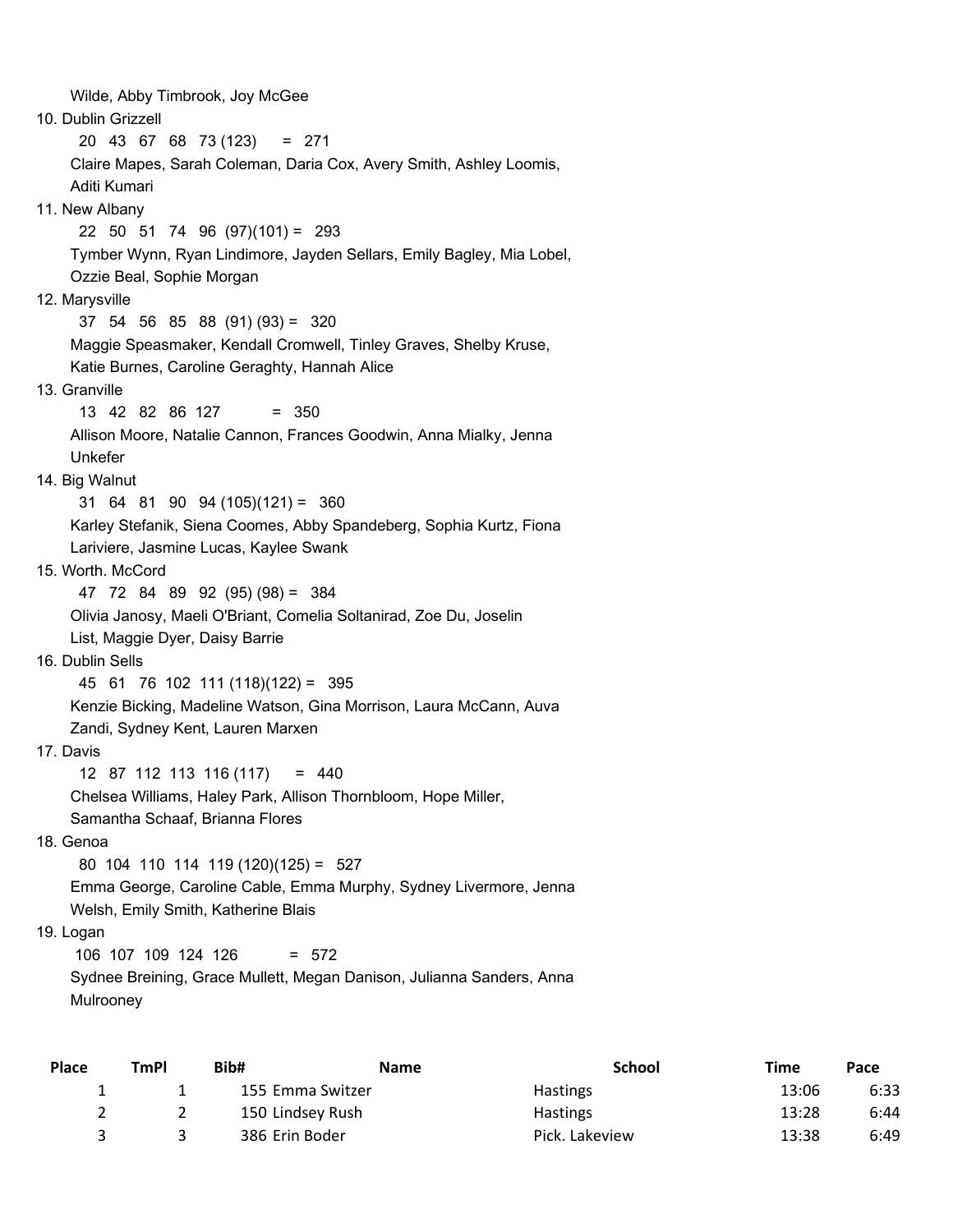| 4  | 4  | 176 Raji Gara         | Hill. Weaver        | 13:39 | 6:50 |
|----|----|-----------------------|---------------------|-------|------|
| 5  | 5  | 466 Morgan Edwards    | Worth. Cardinals    | 13:46 | 6:53 |
| 6  | 6  | 57 Chika Hotta        | Dublin Karrer       | 13:51 | 6:56 |
| 7  | 7  | 159 Julianne Tolliver | Hastings            | 13:52 | 6:56 |
| 8  | 8  | 354 Lexi Haenszel     | Olen. Liberty       | 13:56 | 6:58 |
| 9  | 9  | 361 Quin McGee        | Olen. Liberty       | 13:57 | 6:59 |
| 10 | 10 | 352 Katie Green       | Olen. Liberty       | 13:59 | 7:00 |
| 11 | 11 | 158 Hannah Timbrook   | <b>Hastings</b>     | 14:07 | 7:04 |
| 12 | 12 | 28 Chelsea Williams   | Davis               | 14:12 | 7:06 |
| 13 | 13 | 139 Allison Moore     | Granville           | 14:14 | 7:07 |
| 14 | 14 | 69 Claudia Sherrer    | Dublin Karrer       | 14:17 | 7:09 |
| 15 | 15 | 177 Halle Hartle      | Hill. Weaver        | 14:23 | 7:12 |
| 16 | 16 | 407 Ella Roxey        | Pick. Lakeview      | 14:23 | 7:12 |
| 17 | 17 | 307 Kayla Niklaus     | Berkshire           | 14:24 | 7:12 |
| 18 | 18 | 301 Maddie Lapid      | <b>Berkshire</b>    | 14:25 | 7:13 |
| 19 | 19 | 405 Serenity Mason    | Pick. Lakeview      | 14:27 | 7:14 |
| 20 | 20 | 38 Claire Mapes       | Dublin Grizzell     | 14:28 | 7:14 |
| 21 | 21 | 339 Meredith McGinty  | Olen. Hyatts        | 14:28 | 7:14 |
| 22 | 22 | 284 Tymber Wynn       | New Albany          | 14:30 | 7:15 |
| 23 | 23 | 186 Macyn Morelli     | Hill. Weaver        | 14:30 | 7:15 |
| 24 | 24 | 341 Audrey Piero      | Olen. Hyatts        | 14:31 | 7:15 |
| 25 | 25 | 413 Allie Westall     | Pick. Lakeview      | 14:39 | 7:20 |
| 26 | 26 | 302 Emma Logan        | Berkshire           | 14:40 | 7:20 |
| 27 | 27 | 408 Brennan Santa     | Pick. Lakeview      | 14:40 | 7:20 |
| 28 | 28 | 350 Natalie Dominy    | Olen. Liberty       | 14:41 | 7:21 |
| 29 | 29 | 366 Divya Patel       | Olen. Liberty       | 14:43 | 7:22 |
| 30 | 30 | 471 Jessica Hainsey   | Worth. Cardinals    | 14:45 | 7:23 |
| 31 | 31 | 12 Karley Stefanik    | <b>Big Walnut</b>   | 14:46 | 7:23 |
| 32 | 32 | 291 Grace Butcher     | <b>Berkshire</b>    | 14:49 | 7:25 |
| 33 | 33 | 311 Maddie Reinard    | Berkshire           | 14:49 | 7:25 |
| 34 | 34 | 392 Janelle Eblin     | Pick. Lakeview      | 14:51 | 7:26 |
| 35 | 35 | 344 Kate Sullenberger | Olen. Hyatts        | 14:52 | 7:26 |
| 36 | 36 | 79 Emily Whitney      | Dublin Karrer       | 14:53 | 7:27 |
| 37 | 37 | 237 Maggie Speasmaker | Marysville          | 14:53 | 7:27 |
| 38 | 38 | 340 Ellie Okonak      | Olen. Hyatts        | 14:54 | 7:27 |
| 39 | 39 | 420 Emily Horace      | Pick. Ridgeview     | 14:55 | 7:28 |
| 40 | 40 | 359 Haley Kruest      | Olen. Liberty       | 14:57 | 7:28 |
| 41 | 41 | 289 Emily Brace       | Berkshire           | 14:57 | 7:29 |
| 42 | 42 | 133 Natalie Cannon    | Granville           | 14:58 | 7:29 |
| 43 | 43 | 31 Sarah Coleman      | Dublin Grizzell     | 14:58 | 7:29 |
| 44 | 44 | 424 Grace Osborn      | Pick. Ridgeview     | 14:59 | 7:30 |
| 45 | 45 | 82 Kenzie Bicking     | <b>Dublin Sells</b> | 15:01 | 7:31 |
| 46 | 46 | 409 Leah Sherry       | Pick. Lakeview      | 15:01 | 7:31 |
| 47 |    | 406 Sophia Rolon      | Pick. Lakeview      | 15:03 | 7:32 |
| 48 | 47 | 253 Olivia Janosy     | Worth. McCord       | 15:03 | 7:32 |
| 49 | 48 | 310 Erin Pearson      | Berkshire           | 15:06 | 7:33 |
| 50 | 49 | 416 Olivia Bitonte    | Pick. Ridgeview     | 15:06 | 7:33 |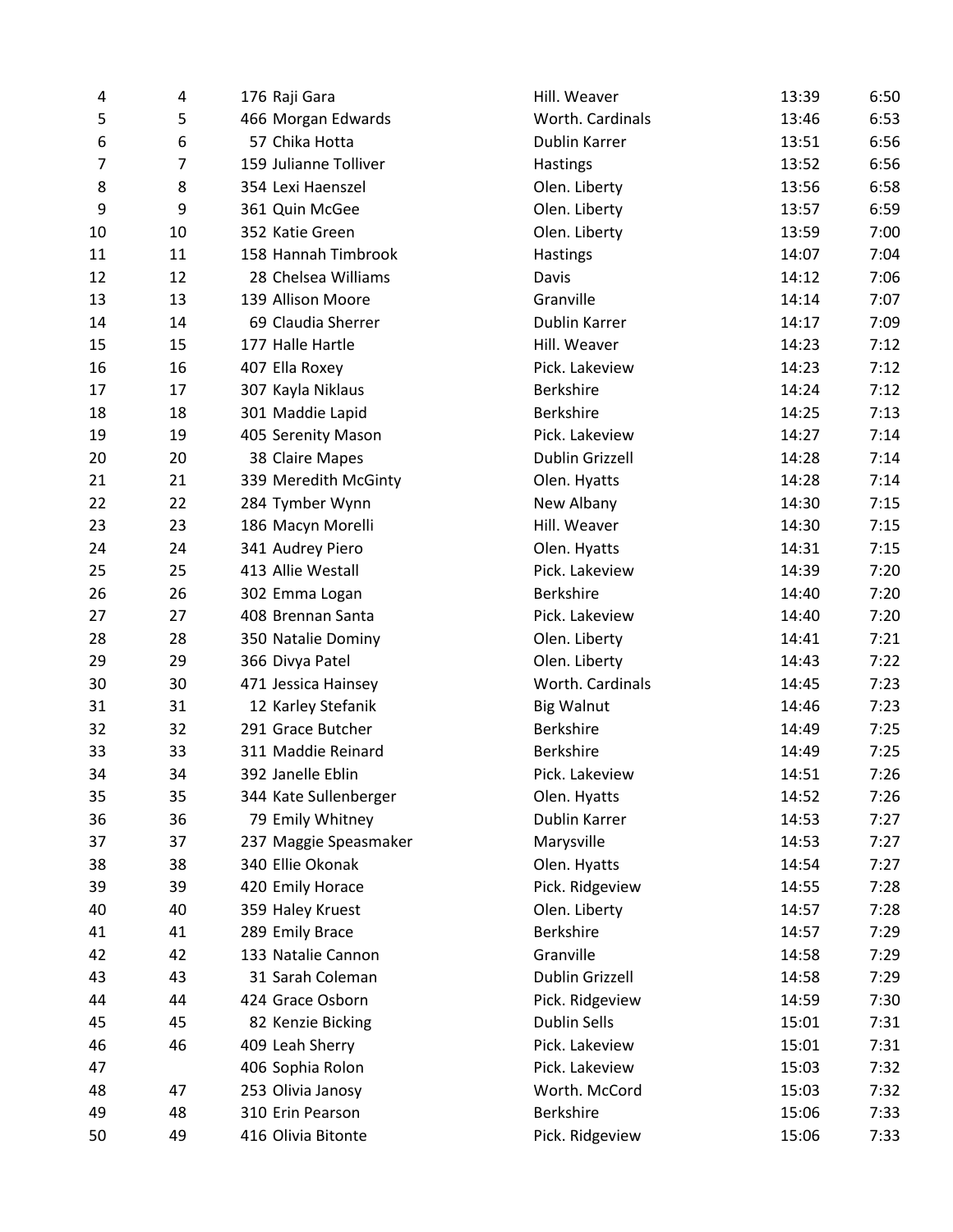| 51 | 50 | 270 Ryan Lindimore       | New Albany             | 15:06<br>7:33 |
|----|----|--------------------------|------------------------|---------------|
| 52 | 51 | 274 Jayden Sellars       | New Albany             | 15:07<br>7:34 |
| 53 | 52 | 363 Caitlyn Mosholder    | Olen. Liberty          | 15:07<br>7:34 |
| 54 |    | 306 Elayna Newkirk       | <b>Berkshire</b>       | 15:07<br>7:34 |
| 55 | 53 | 331 Grace Ellis          | Olen. Hyatts           | 7:34<br>15:07 |
| 56 | 54 | 223 Kendall Cromwell     | Marysville             | 15:08<br>7:34 |
| 57 | 55 | 330 Katherine Edwards    | Olen. Hyatts           | 15:08<br>7:34 |
| 58 | 56 | 225 Tinley Graves        | Marysville             | 15:08<br>7:34 |
| 59 | 57 | 76 Virginia Timko        | Dublin Karrer          | 7:35<br>15:09 |
| 60 | 58 | 191 Jill Rodgers         | Hill. Weaver           | 15:10<br>7:35 |
| 61 | 59 | 169 Audrey Cave          | Hill. Weaver           | 7:35<br>15:10 |
| 62 | 60 | 63 Addison Miller        | Dublin Karrer          | 15:11<br>7:36 |
| 63 | 61 | 104 Madeline Watson      | <b>Dublin Sells</b>    | 15:11<br>7:36 |
| 64 | 62 | 167 Macy Boyuk           | Hill. Weaver           | 15:11<br>7:36 |
| 65 |    | 295 Adara Delivera       | <b>Berkshire</b>       | 15:12<br>7:36 |
| 66 | 63 | 175 Louise Gagliano      | Hill. Weaver           | 15:13<br>7:37 |
| 67 | 64 | 4 Siena Coomes           | <b>Big Walnut</b>      | 15:14<br>7:37 |
| 68 | 65 | 49 Yiyang Chen           | Dublin Karrer          | 7:38<br>15:15 |
| 69 | 66 | 419 Allison Hill         | Pick. Ridgeview        | 15:15<br>7:38 |
| 70 | 67 | 32 Daria Cox             | <b>Dublin Grizzell</b> | 15:15<br>7:38 |
| 71 | 68 | 43 Avery Smith           | Dublin Grizzell        | 15:16<br>7:38 |
| 72 |    | 179 Maddie Hayes         | Hill. Weaver           | 7:39<br>15:17 |
| 73 |    | 367 Morgan Pinkerton     | Olen. Liberty          | 15:18<br>7:39 |
| 74 | 69 | 428 Audrianna Wilde      | Pick. Ridgeview        | 15:21<br>7:41 |
| 75 | 70 | 70 Layla Shuman          | Dublin Karrer          | 15:23<br>7:42 |
| 76 |    | 410 Abigail Snyder       | Pick. Lakeview         | 15:24<br>7:42 |
| 77 | 71 | 483 Abbey Midnight       | Worth. Cardinals       | 15:25<br>7:43 |
| 78 | 72 | 256 Maeli O'Briant       | Worth. McCord          | 15:26<br>7:43 |
| 79 |    | 46 Ella Ansari           | Dublin Karrer          | 15:27<br>7:44 |
| 80 | 73 | 37 Ashley Loomis         | <b>Dublin Grizzell</b> | 15:28<br>7:44 |
| 81 | 74 | 259 Emily Bagley         | New Albany             | 15:30<br>7:45 |
| 82 |    | 193 Yasmine Salaaani     | Hill. Weaver           | 15:30<br>7:45 |
| 83 | 75 | 334 Isabella Ichida      | Olen. Hyatts           | 15:33<br>7:47 |
| 84 | 76 | 96 Gina Morrison         | Dublin Sells           | 15:34<br>7:47 |
| 85 |    | 309 Medha Patria         | Berkshire              | 15:35<br>7:47 |
| 86 |    | 333 Grace Hansen         | Olen. Hyatts           | 15:37<br>7:49 |
| 87 | 77 | 156 Alaina Thompson      | Hastings               | 15:39<br>7:50 |
| 88 |    | 292 Keylee Caudill       | Berkshire              | 15:40<br>7:50 |
| 89 | 78 | 484 Kathryn Mierzejewski | Worth. Cardinals       | 15:41<br>7:51 |
| 90 | 79 | 479 Julia Louison        | Worth. Cardinals       | 7:51<br>15:42 |
| 91 | 80 | 119 Emma George          | Genoa                  | 15:42<br>7:51 |
| 92 |    | 343 Michaela Strunck     | Olen. Hyatts           | 15:43<br>7:52 |
| 93 | 81 | 11 Abby Spandeberg       | <b>Big Walnut</b>      | 15:44<br>7:52 |
| 94 |    | 348 Jaimie Carroll       | Olen. Liberty          | 15:45<br>7:53 |
| 95 | 82 | 134 Frances Goodwin      | Granville              | 15:46<br>7:53 |
| 96 | 83 | 426 Abby Timbrook        | Pick. Ridgeview        | 15:46<br>7:53 |
| 97 |    | 58 Grace Kennedy         | Dublin Karrer          | 15:48<br>7:54 |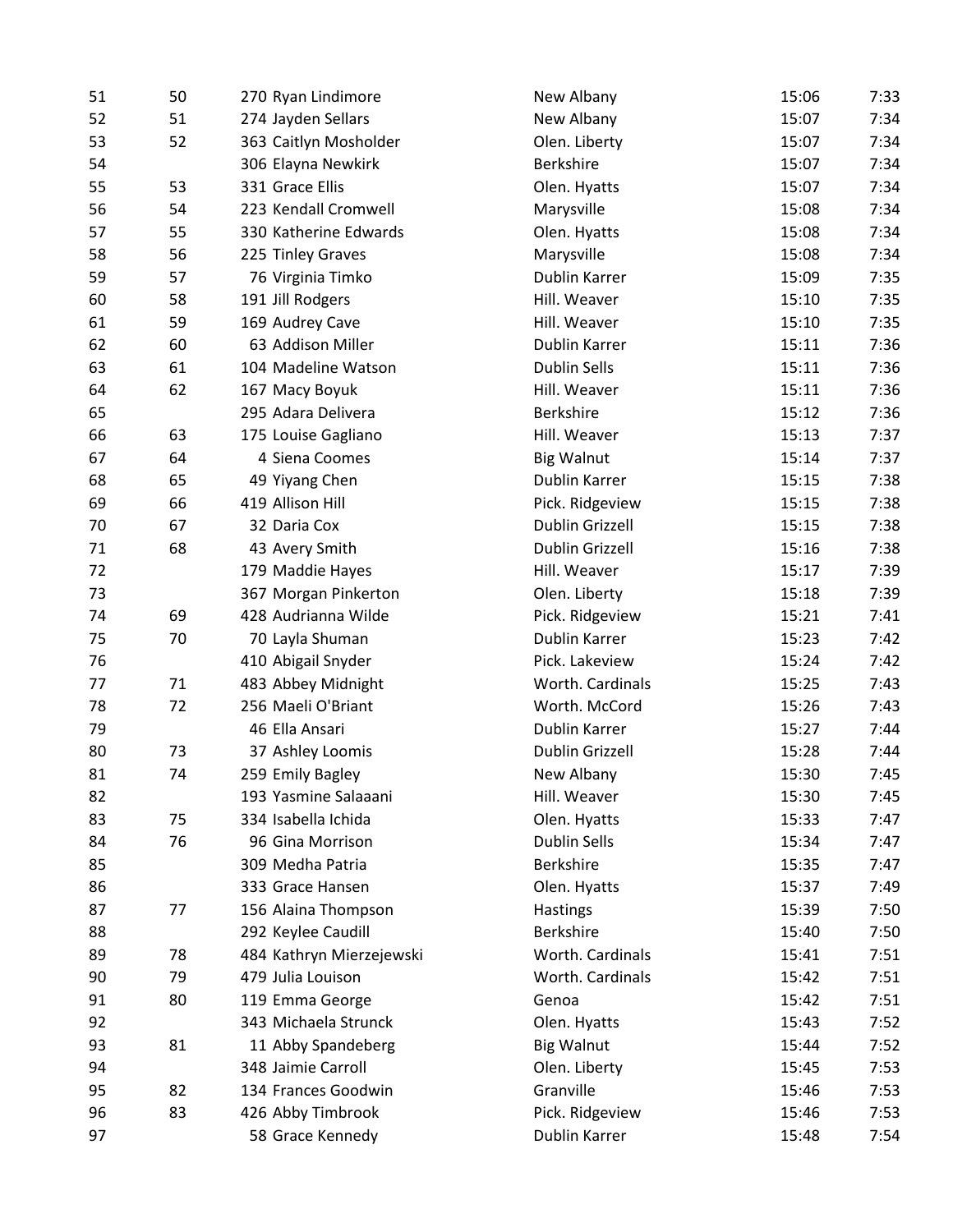| 98  | 84  | 258 Comelia Soltanirad  | Worth. McCord       | 15:50 | 7:55 |
|-----|-----|-------------------------|---------------------|-------|------|
| 99  |     | 66 Mohini Parvate       | Dublin Karrer       | 15:51 | 7:56 |
| 100 |     | 453 Madelyn Moore       | St. Michael         | 15:53 | 7:57 |
| 101 | 85  | 229 Shelby Kruse        | Marysville          | 15:53 | 7:57 |
| 102 | 86  | 138 Anna Mialky         | Granville           | 15:56 | 7:58 |
| 103 |     | 384 Celeste Almaguer    | Pick. Lakeview      | 15:56 | 7:58 |
| 104 | 87  | 25 Haley Park           | Davis               | 15:57 | 7:59 |
| 105 | 88  | 220 Katie Burnes        | Marysville          | 15:59 | 8:00 |
| 106 | 89  | 247 Zoe Du              | Worth. McCord       | 15:59 | 8:00 |
| 107 | 90  | 6 Sophia Kurtz          | <b>Big Walnut</b>   | 16:00 | 8:00 |
| 108 |     | 454 Megan Mullahey      | St. Michael         | 16:02 | 8:01 |
| 109 | 91  | 224 Caroline Geraghty   | Marysville          | 16:05 | 8:03 |
| 110 |     | 75 Maya Thompson        | Dublin Karrer       | 16:06 | 8:03 |
| 111 | 92  | 254 Joselin List        | Worth. McCord       | 16:08 | 8:04 |
| 112 | 93  | 216 Hannah Alice        | Marysville          | 16:09 | 8:05 |
| 113 |     | 297 Sarah Ghazi         | Berkshire           | 16:09 | 8:05 |
| 114 | 94  | 7 Fiona Lariviere       | <b>Big Walnut</b>   | 16:09 | 8:05 |
| 115 | 95  | 248 Maggie Dyer         | Worth. McCord       | 16:10 | 8:05 |
| 116 |     | 187 Kaitlyn Oblinger    | Hill. Weaver        | 16:10 | 8:05 |
| 117 | 96  | 271 Mia Lobel           | New Albany          | 16:11 | 8:06 |
| 118 | 97  | 260 Ozzie Beal          | New Albany          | 16:12 | 8:06 |
| 119 |     | 398 Chloe Horne         | Pick. Lakeview      | 16:12 | 8:06 |
| 120 | 98  | 245 Daisy Barrie        | Worth. McCord       | 16:13 | 8:07 |
| 121 |     | 401 Abby Klever         | Pick. Lakeview      | 16:13 | 8:07 |
| 122 | 99  | 422 Joy McGee           | Pick. Ridgeview     | 16:14 | 8:07 |
| 123 | 100 | 469 Maggie Fredrick     | Worth. Cardinals    | 16:16 | 8:08 |
| 124 |     | 257 McKenna Oyer        | Worth. McCord       | 16:17 | 8:09 |
| 125 |     | 394 Reagan Fitzgerald   | Pick. Lakeview      | 16:19 | 8:10 |
| 126 | 101 | 272 Sophie Morgan       | New Albany          | 16:19 | 8:10 |
| 127 | 102 | 94 Laura McCann         | <b>Dublin Sells</b> | 16:20 | 8:10 |
| 128 | 103 | 478 Maia Lin            | Worth. Cardinals    | 16:20 | 8:10 |
| 129 | 104 | 116 Caroline Cable      | Genoa               | 16:21 | 8:11 |
| 130 |     | 473 Gwen Jonard         | Worth. Cardinals    | 16:21 | 8:11 |
| 131 | 105 | 8 Jasmine Lucas         | <b>Big Walnut</b>   | 16:22 | 8:11 |
| 132 |     | 365 Idara Ntukidem      | Olen. Liberty       | 16:22 | 8:11 |
| 133 |     | 64 Nanako Murata        | Dublin Karrer       | 16:22 | 8:11 |
| 134 |     | 261 Gracie Criger       | New Albany          | 16:23 | 8:12 |
| 135 |     | 462 Sarah Ashworth      | Worth. Cardinals    | 16:23 | 8:12 |
| 136 |     | 399 Rylee Jarvis        | Pick. Lakeview      | 16:24 | 8:12 |
| 137 |     | 347 Suzy Biros          | Olen. Liberty       | 16:25 | 8:13 |
| 138 | 106 | 201 Sydnee Breining     | Logan               | 16:28 | 8:14 |
| 139 |     | 269 Katelyn Leymaster   | New Albany          | 16:31 | 8:16 |
| 140 |     | 402 Lilly Kochensparger | Pick. Lakeview      | 16:31 | 8:16 |
| 141 |     | 467 Anna Emptage        | Worth. Cardinals    | 16:32 | 8:16 |
| 142 |     | 263 Lanie Currier       | New Albany          | 16:32 | 8:16 |
| 143 |     | 65 Lisha Nawani         | Dublin Karrer       | 16:33 | 8:17 |
| 144 |     | 78 Abby Ware            | Dublin Karrer       | 16:35 | 8:18 |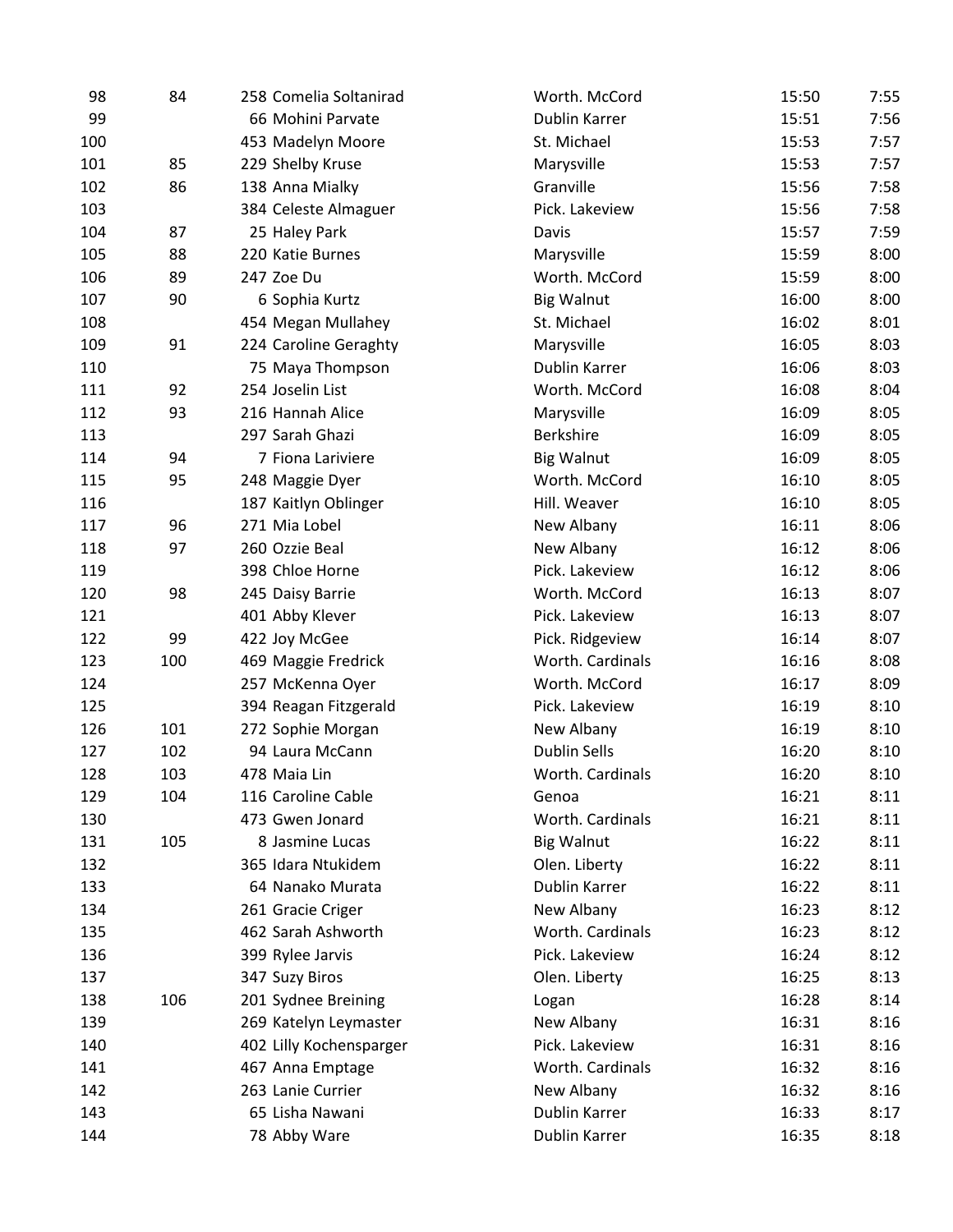| 145 |     | 74 Tushara Talasila      | Dublin Karrer       | 16:36 | 8:18 |
|-----|-----|--------------------------|---------------------|-------|------|
| 146 | 107 | 207 Grace Mullett        | Logan               | 16:36 | 8:18 |
| 147 | 108 | 147 Cordy Long           | <b>Hastings</b>     | 16:37 | 8:19 |
| 148 |     | 275 Tiana Silverio       | New Albany          | 16:38 | 8:19 |
| 149 |     | 183 Taylor Koons         | Hill. Weaver        | 16:38 | 8:19 |
| 150 |     | 368 Jordan Scheiderer    | Olen. Liberty       | 16:38 | 8:19 |
| 151 |     | 358 Kendall Koberna      | Olen. Liberty       | 16:38 | 8:19 |
| 152 | 109 | 203 Megan Danison        | Logan               | 16:43 | 8:22 |
| 153 |     | 235 Nicole O'Neal        | Marysville          | 16:43 | 8:22 |
| 154 | 110 | 124 Emma Murphy          | Genoa               | 16:46 | 8:23 |
| 155 |     | 221 Vanessa Carter       | Marysville          | 16:46 | 8:23 |
| 156 |     | 230 Claire Kuhnle        | Marysville          | 16:47 | 8:24 |
| 157 | 111 | 106 Auva Zandi           | <b>Dublin Sells</b> | 16:47 | 8:24 |
| 158 |     | 234 Ellie Nichols        | Marysville          | 16:48 | 8:24 |
| 159 | 112 | 27 Allison Thornbloom    | Davis               | 16:49 | 8:25 |
| 160 |     | 231 Jewely Livingston    | Marysville          | 16:50 | 8:25 |
| 161 |     | 300 Alaina Hudson        | <b>Berkshire</b>    | 16:50 | 8:25 |
| 162 |     | 474 Lauren Justice       | Worth. Cardinals    | 16:54 | 8:27 |
| 163 |     | 425 Jessica Shao         | Pick. Ridgeview     | 16:56 | 8:28 |
| 164 |     | 332 Brooke Fabiano       | Olen. Hyatts        | 16:58 | 8:29 |
| 165 |     | 56 BaileyÊ Honeycutt     | Dublin Karrer       | 16:58 | 8:29 |
| 166 |     | 421 Trinity Martin       | Pick. Ridgeview     | 16:59 | 8:30 |
| 167 | 113 | 21 Hope Miller           | Davis               | 17:00 | 8:30 |
| 168 |     | 251 McKenzie Hall        | Worth. McCord       | 17:00 | 8:30 |
| 169 | 114 | 122 Sydney Livermore     | Genoa               | 17:01 | 8:31 |
| 170 |     | 250 Megan Grimshaw       | Worth. McCord       | 17:03 | 8:32 |
| 171 |     | 50 Pranathi Chintalapudi | Dublin Karrer       | 17:05 | 8:33 |
| 172 |     | 316 Rachel Sprecher      | <b>Berkshire</b>    | 17:05 | 8:33 |
| 173 |     | 472 Hannah Innes         | Worth. Cardinals    | 17:06 | 8:33 |
| 174 |     | 322 Caroline Beck        | Olen. Hyatts        | 17:07 | 8:34 |
| 175 |     | 385 Sky Anderson         | Pick. Lakeview      | 17:07 | 8:34 |
| 176 |     | 325 Jessica Castner      | Olen. Hyatts        | 17:09 | 8:35 |
| 177 | 115 | 144 Meghan Beery         | <b>Hastings</b>     | 17:09 | 8:35 |
| 178 |     | 61 Sophia Majidzadeh     | Dublin Karrer       | 17:12 | 8:36 |
| 179 |     | 71 Kendra Siefker        | Dublin Karrer       | 17:12 | 8:36 |
| 180 |     | 77 Rileigh Tocknell      | Dublin Karrer       | 17:15 | 8:38 |
| 181 |     | 200 Morgan Snodgrass     | Licking Hts.        | 17:15 | 8:38 |
| 182 |     | 195 Karina Winer         | Hill. Weaver        | 17:19 | 8:40 |
| 183 |     | 166 Katelyn Bauer        | Hill. Weaver        | 17:20 | 8:40 |
| 184 | 116 | 26 Samantha Schaaf       | Davis               | 17:20 | 8:40 |
| 185 |     | 192 Ruthie Rose          | Hill. Weaver        | 17:22 | 8:41 |
| 186 |     | 371 Anna Wiemels         | Olen. Liberty       | 17:22 | 8:41 |
| 187 |     | 151 Greta Schreiber      | Hastings            | 17:29 | 8:45 |
| 188 |     | 448 Kristin Fisher       | St. Michael         | 17:35 | 8:48 |
| 189 |     | 326 Lauren Castro        | Olen. Hyatts        | 17:38 | 8:49 |
| 190 |     | 495 Bella Whitt          | Worth. Cardinals    | 17:38 | 8:49 |
| 191 |     | 268 Abby Hardesty        | New Albany          | 17:39 | 8:50 |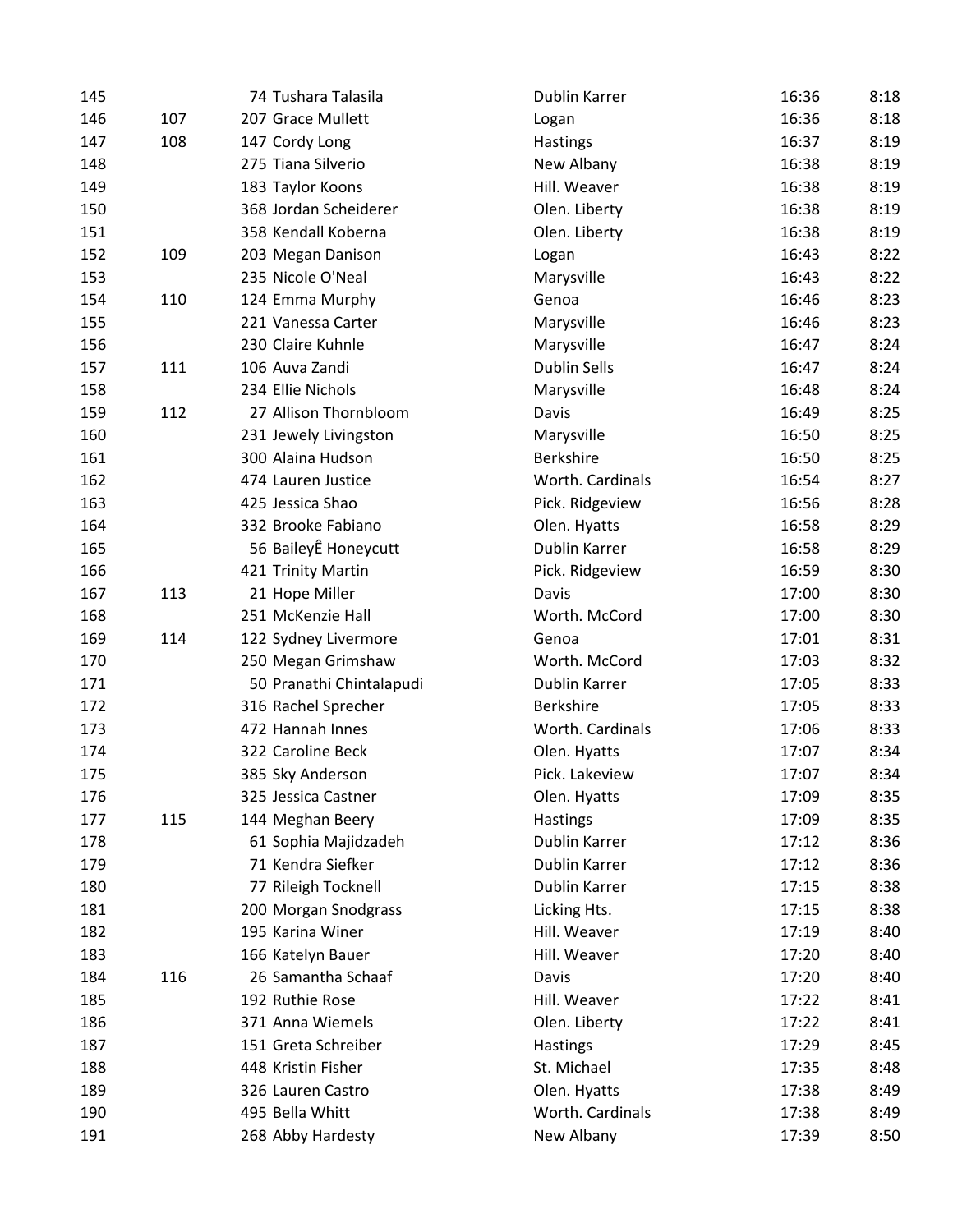| 192 |     | 482 Winnie McKahan       | Worth. Cardinals    | 17:39 | 8:50  |
|-----|-----|--------------------------|---------------------|-------|-------|
| 193 | 117 | 18 Brianna Flores        | Davis               | 17:39 | 8:50  |
| 194 |     | 236 Savana Overfield     | Marysville          | 17:39 | 8:50  |
| 195 |     | 303 Amelia Mannino       | Berkshire           | 17:40 | 8:50  |
| 196 |     | 172 Gwen Duncan          | Hill. Weaver        | 17:44 | 8:52  |
| 197 |     | 313 Abby Robinson        | <b>Berkshire</b>    | 17:45 | 8:53  |
| 198 | 118 | 90 Sydney Kent           | <b>Dublin Sells</b> | 17:46 | 8:53  |
| 199 |     | 278 Anda Stan            | New Albany          | 17:52 | 8:56  |
| 200 |     | 233 Aubrey Moser         | Marysville          | 17:53 | 8:57  |
| 201 |     | 481 Lilly Matthews       | Worth. Cardinals    | 17:53 | 8:57  |
| 202 |     | 218 Avery Bautsch        | Marysville          | 17:53 | 8:57  |
| 203 |     | 240 Jadyn White          | Marysville          | 17:55 | 8:58  |
| 204 | 119 | 128 Jenna Welsh          | Genoa               | 17:57 | 8:59  |
| 205 |     | 490 Naya Roebke          | Worth. Cardinals    | 18:00 | 9:00  |
| 206 |     | 391 Cami Duncan          | Pick. Lakeview      | 18:03 | 9:02  |
| 207 |     | 463 Alicia Cimoch        | Worth. Cardinals    | 18:08 | 9:04  |
| 208 |     | 146 Sara Kearney         | Hastings            | 18:09 | 9:05  |
| 209 |     | 356 Sabrina Kahl         | Olen. Liberty       | 18:11 | 9:06  |
| 210 |     | 414 Mariel Wilkerson     | Pick. Lakeview      | 18:11 | 9:06  |
| 211 | 120 | 126 Emily Smith          | Genoa               | 18:12 | 9:06  |
| 212 |     | 435 Soliana Tadesse      | Reynoldsburg        | 18:19 | 9:10  |
| 213 |     | 145 Grace Gipe           | Hastings            | 18:20 | 9:10  |
| 214 | 121 | 13 Kaylee Swank          | <b>Big Walnut</b>   | 18:22 | 9:11  |
| 215 | 122 | 93 Lauren Marxen         | Dublin Sells        | 18:30 | 9:15  |
| 216 |     | 335 Sanika Khatri        | Olen. Hyatts        | 18:33 | 9:17  |
| 217 |     | 180 Tara Holderbaum      | Hill. Weaver        | 18:36 | 9:18  |
| 218 |     | 492 Payton Stauffer      | Worth. Cardinals    | 18:43 | 9:22  |
| 219 |     | 437 Trinity Tobe         | Reynoldsburg        | 18:44 | 9:22  |
| 220 |     | 493 Kate Stone           | Worth. Cardinals    | 18:49 | 9:25  |
| 221 |     | 173 Courtney Elmer       | Hill. Weaver        | 18:50 | 9:25  |
| 222 |     | 51 Anam Dewani           | Dublin Karrer       | 18:57 | 9:29  |
| 223 |     | 157 Sarah Thyer          | Hastings            | 18:59 | 9:30  |
| 224 |     | 464 Ruby Clark           | Worth. Cardinals    | 19:18 | 9:39  |
| 225 |     | 476 Kinsely Koch         | Worth. Cardinals    | 19:21 | 9:41  |
| 226 |     | 60 Mackenzie Lowers      | Dublin Karrer       | 19:22 | 9:41  |
| 227 | 123 | 36 Aditi Kumari          | Dublin Grizzell     | 19:48 | 9:54  |
| 228 |     | 327 Katy Colvin          | Olen. Hyatts        | 19:54 | 9:57  |
| 229 | 124 | 211 Julianna Sanders     | Logan               | 19:59 | 10:00 |
| 230 |     | 152 Anna Shrader         | Hastings            | 20:28 | 10:14 |
| 231 |     | 430 Bella Hutson-Comeaux | Reynoldsburg        | 20:35 | 10:18 |
| 232 |     | 329 Maria Crooks         | Olen. Hyatts        | 20:48 | 10:24 |
| 233 |     | 351 Emma Edwardson       | Olen. Liberty       | 20:51 | 10:26 |
| 234 |     | 86 Audrey Gamble         | <b>Dublin Sells</b> | 20:52 | 10:26 |
| 235 | 125 | 115 Katherine Blais      | Genoa               | 21:07 | 10:34 |
| 236 | 126 | 208 Anna Mulrooney       | Logan               | 21:20 | 10:40 |
| 237 |     | 314 Ava Robinson         | Berkshire           | 21:26 | 10:43 |
| 238 |     | 120 Clara Gowdy          | Genoa               | 21:40 | 10:50 |